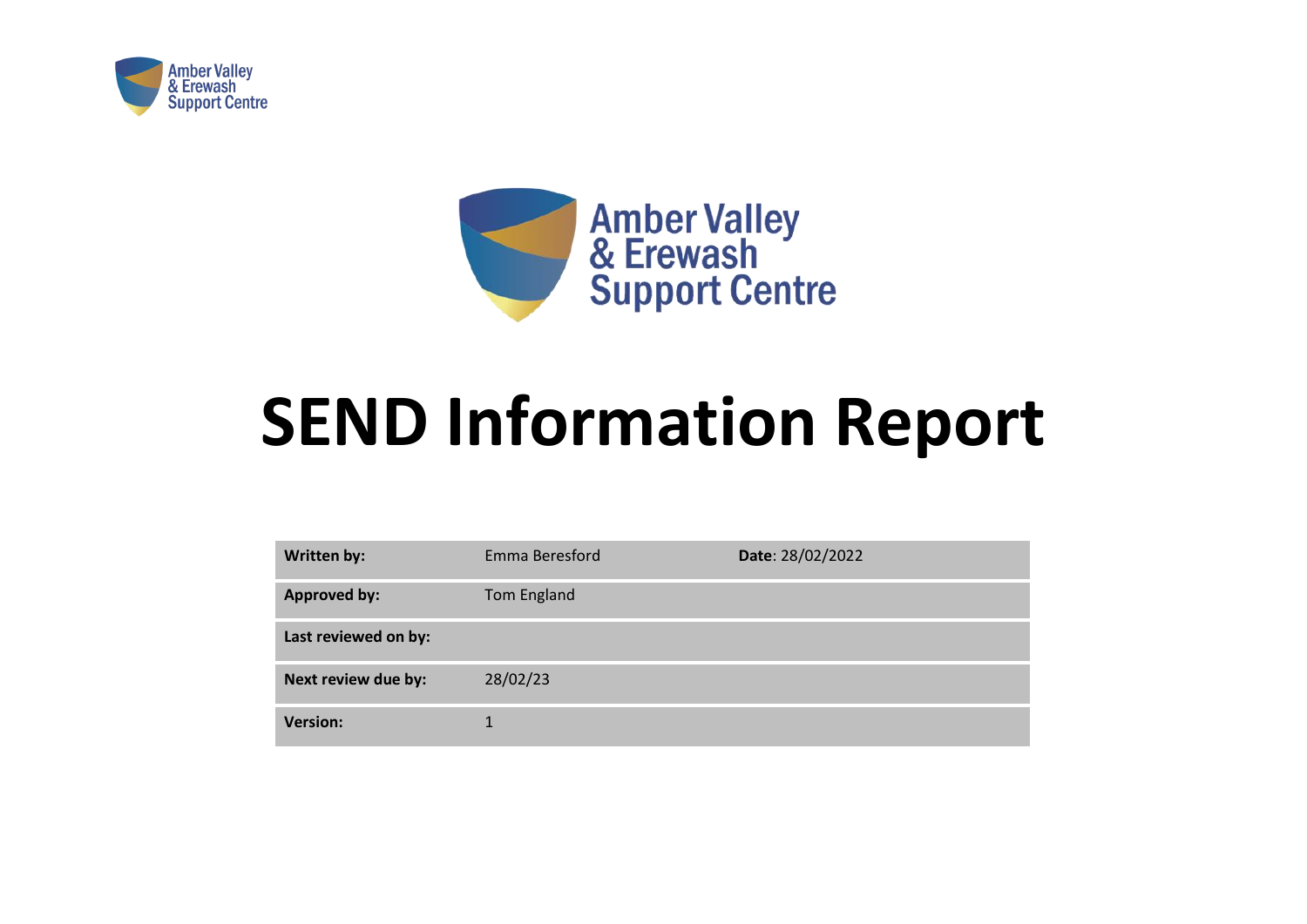

| <b>Contents Page</b>                                                                        |
|---------------------------------------------------------------------------------------------|
| <b>SEND Provision at the Amber Valley and Erewash Support Centre (AVESC)</b>                |
| What is SEND?                                                                               |
| What kinds of SEND does the academy make provision for?                                     |
| How does AVESC know if a pupil has SEND?                                                    |
| How does teaching of the curriculum support pupils with SEND?                               |
| What are the different types of support available at AVESC?                                 |
| How does AVESC support pupils' emotional and social development?                            |
| <b>My Child's Progress</b>                                                                  |
| How will I know my child is making progress?                                                |
| How will I be involved in reviewing my child's progress?                                    |
| Who do I contact if I am not happy with my child's progress?                                |
| How will my child be supported through transitions?                                         |
| <b>SEND Information at AVESC</b>                                                            |
| Where can I find information about the academy's SEND policy, or other policies?            |
| How has the academy made the building and site safe and welcoming for pupil's with SEND?    |
| Who do I contact if I want to find out more about SEND support?                             |
| What support do we have for you as a parent/carer of a child with SEND?                     |
| How are staff at AVESC helped to work with pupils with SEN and what training do they have?  |
| <b>Evaluating Effectiveness</b>                                                             |
| Partnership between parents/carers, pupils and school                                       |
| How will I be involved in planning and supporting my child?                                 |
| How will my child be involved in their own learning and in decisions about their education? |
| <b>Further SEND Services in AVESC</b>                                                       |
| Where can I find out about other services for my child?                                     |
| Who else could support your child with SEND?                                                |
|                                                                                             |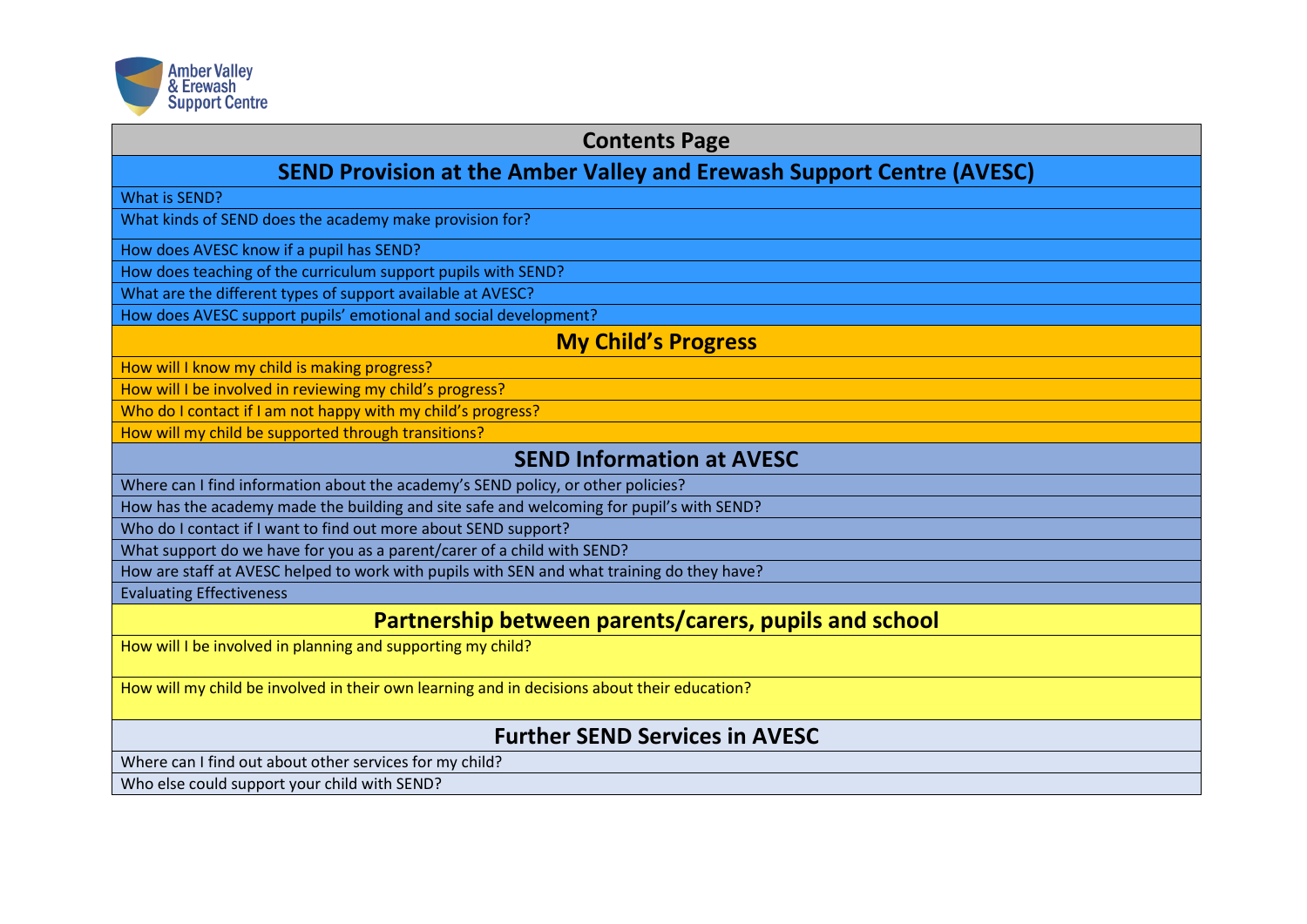

How can my services family get support from these?

Who can I contact to find out about other support for pupils with SEND and their families?

What happens if my child needs specialist SEN equipment or other facilities?

How does the academy support pupil's with medical conditions?

What if I want to complain?

What is the local offer and where can I find it?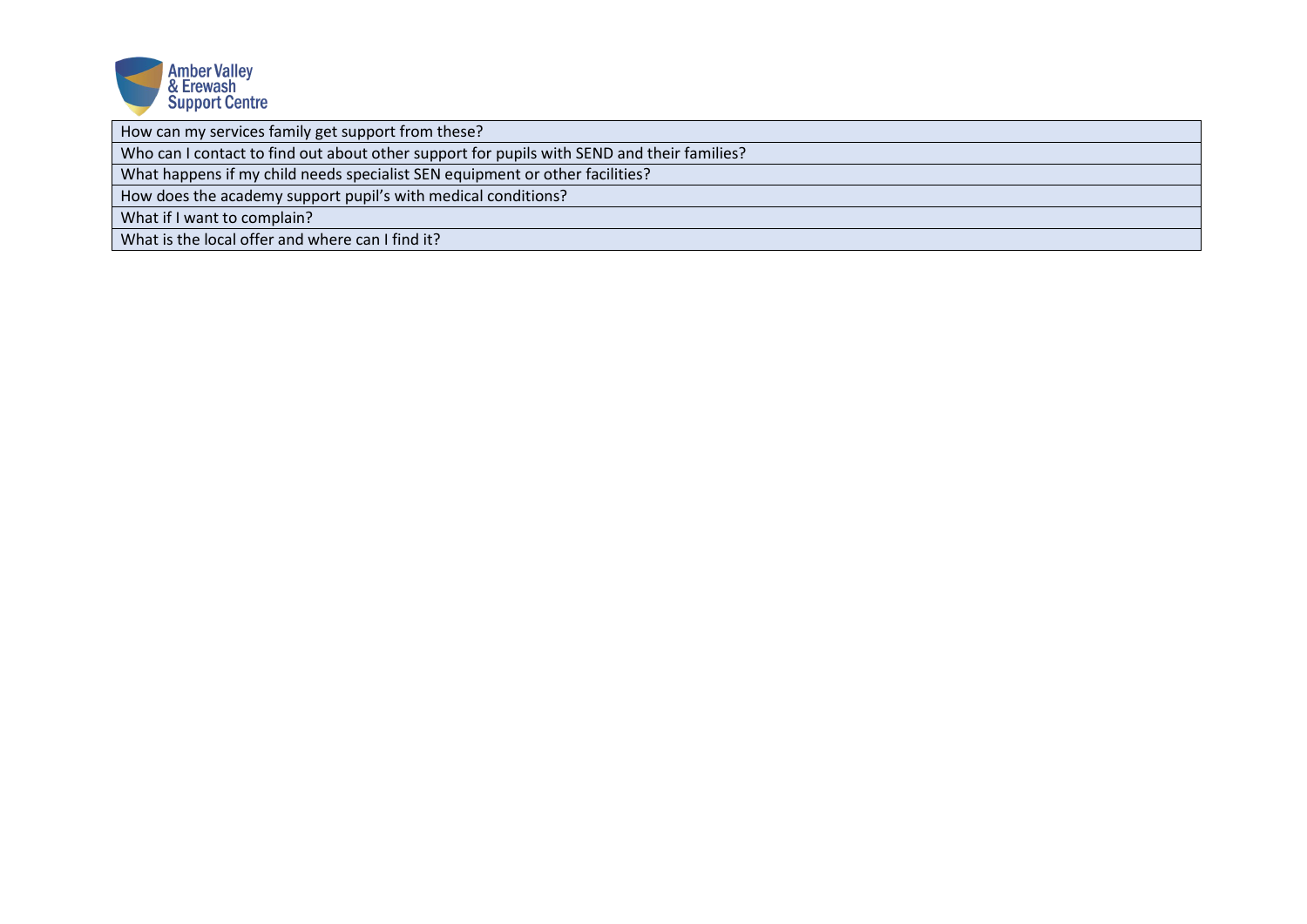

| <b>What is SEND?</b>                                       | A pupil has SEND if they have a learning difficulty or disability which calls for special educational provision to<br>be made for them.                                                                                                                                                                                                                                                                                                                                                                                                                                              |
|------------------------------------------------------------|--------------------------------------------------------------------------------------------------------------------------------------------------------------------------------------------------------------------------------------------------------------------------------------------------------------------------------------------------------------------------------------------------------------------------------------------------------------------------------------------------------------------------------------------------------------------------------------|
|                                                            | They have a learning difficulty or disability if they have:                                                                                                                                                                                                                                                                                                                                                                                                                                                                                                                          |
|                                                            | A significantly greater difficulty in learning than the majority of the others of the same age, or<br>A disability which prevents or hinders them from making use of facilities of a kind generally provided<br>for others of the same age in educational settings.                                                                                                                                                                                                                                                                                                                  |
|                                                            | Special educational provision is educational or training provision that is additional to, or different from, that<br>made generally for other children or young people of the same age by mainstream educational settings.                                                                                                                                                                                                                                                                                                                                                           |
| What kinds of SEND does the<br>academy make provision for? | When identifying the nature of special educational needs, four areas of need are taken into account, these<br>are:                                                                                                                                                                                                                                                                                                                                                                                                                                                                   |
|                                                            | Communication and Interaction                                                                                                                                                                                                                                                                                                                                                                                                                                                                                                                                                        |
|                                                            | <b>Cognition and Learning</b><br>Social, Emotional and Mental Health                                                                                                                                                                                                                                                                                                                                                                                                                                                                                                                 |
|                                                            | Sensory and/or Physical needs                                                                                                                                                                                                                                                                                                                                                                                                                                                                                                                                                        |
|                                                            | AVESC recognises that a pupil may need support in more than one of these areas and we pride ourselves on<br>building positive relationships with parents/carers and our pupils and working together as a team.                                                                                                                                                                                                                                                                                                                                                                       |
| How does AVESC know if a pupil                             | All pupils who attend AVECS require SEN support or have an Education Health Care (EHC) Plan.                                                                                                                                                                                                                                                                                                                                                                                                                                                                                         |
| has SEND?                                                  | Pupils are admitted to the roll of AVESC if they meet the following criteria:<br>They are in Year 3 to Year 11<br>They have been permanently excluded from a Derbyshire mainstream school / or are at<br>risk of permanent exclusion<br>They have transferred from Holly House SEBD Special School at the end of year 9 (Year<br>10 and Year 11 pupils)<br>They have taken up residence in Derbyshire and have been previously permanently<br>excluded from a mainstream school in another county<br>They have taken up residence in Derbyshire and have been previously attending a |
|                                                            | Support Centre for permanently excluded pupils, in a county where the Local Authority                                                                                                                                                                                                                                                                                                                                                                                                                                                                                                |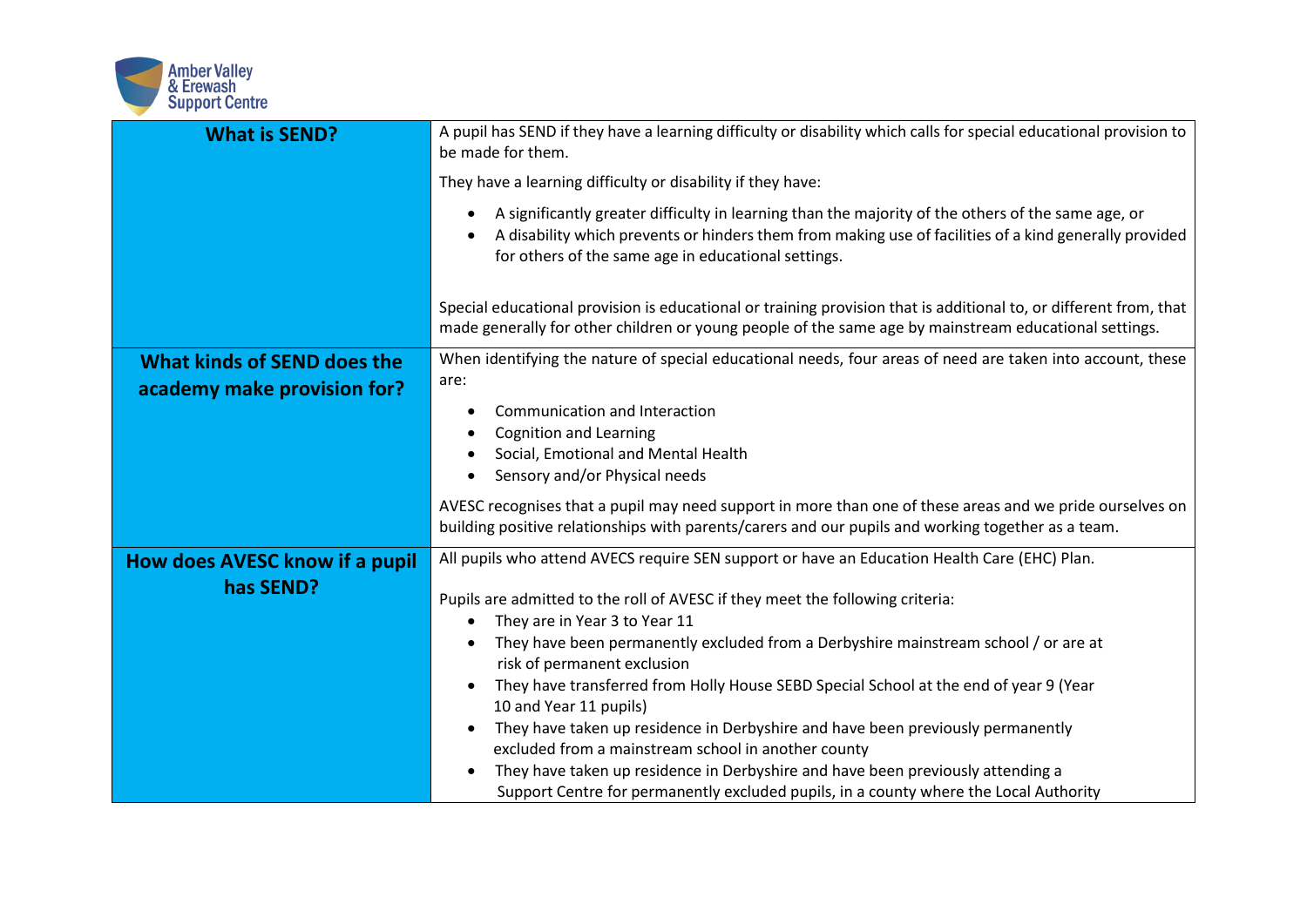

|                                 | operate a policy of preventing permanent exclusions by placing pupils in a Support                                |
|---------------------------------|-------------------------------------------------------------------------------------------------------------------|
|                                 | Centre and who would have been permanently excluded but for this policy                                           |
|                                 | The educational needs of the pupil can best be met by this Support Centre                                         |
| How does teaching of the        | All staff have the highest expectations for pupils and deliver quality first teaching. The curriculum is flexible |
| curriculum support pupils with  | and also reviewed regularly to ensure that the range of academic and vocational qualifications on offer is        |
| <b>SEND?</b>                    | both relevant and meaningful to pupils. AT AVESC we:                                                              |
|                                 | Enable pupils to learn in small groups with a high staff to pupil ratio<br>٠                                      |
|                                 | Focus on high quality first teaching<br>$\bullet$                                                                 |
|                                 | Identify strategies to support individual needs<br>٠                                                              |
|                                 | Gather information from other professionals such as Educational Psychologists and CAMH's<br>٠                     |
|                                 | Identify where appropriate, pupils would be expected to have access to differentiated resources,<br>$\bullet$     |
|                                 | use of overlays, visual timetables, use of ICT or dedicated support for literacy and numeracy                     |
|                                 | Apply for reasonable adjustments in examinations subject to the external assessment process for<br>٠              |
|                                 | exam access arrangements.                                                                                         |
|                                 | Offer personalised learning programmes<br>$\bullet$                                                               |
|                                 | May use off site Alternative Provision<br>٠                                                                       |
|                                 | Prepare transitions to next step or new phase in education<br>٠                                                   |
|                                 | Embed careers and Post 16 support<br>$\bullet$                                                                    |
| What are the different types of | Interventions include:                                                                                            |
| support available at AVESC?     | Catch Up Literacy<br>$\bullet$                                                                                    |
|                                 | That Reading Thing<br>٠                                                                                           |
|                                 | Phonics<br>$\bullet$                                                                                              |
|                                 | Vocabulary Ninja                                                                                                  |
|                                 | Springboard Literacy                                                                                              |
|                                 | <b>Guided Reading</b>                                                                                             |
|                                 | <b>Reading Box</b>                                                                                                |
|                                 | 1:1 Literacy Skills<br>$\bullet$                                                                                  |
|                                 | <b>Dyslexia Screening</b><br>٠                                                                                    |
|                                 | Catch Up Numeracy                                                                                                 |
|                                 | Numeracy Ninja                                                                                                    |
|                                 | <b>Springboard Numeracy</b>                                                                                       |
|                                 | <b>Hegarty Maths</b>                                                                                              |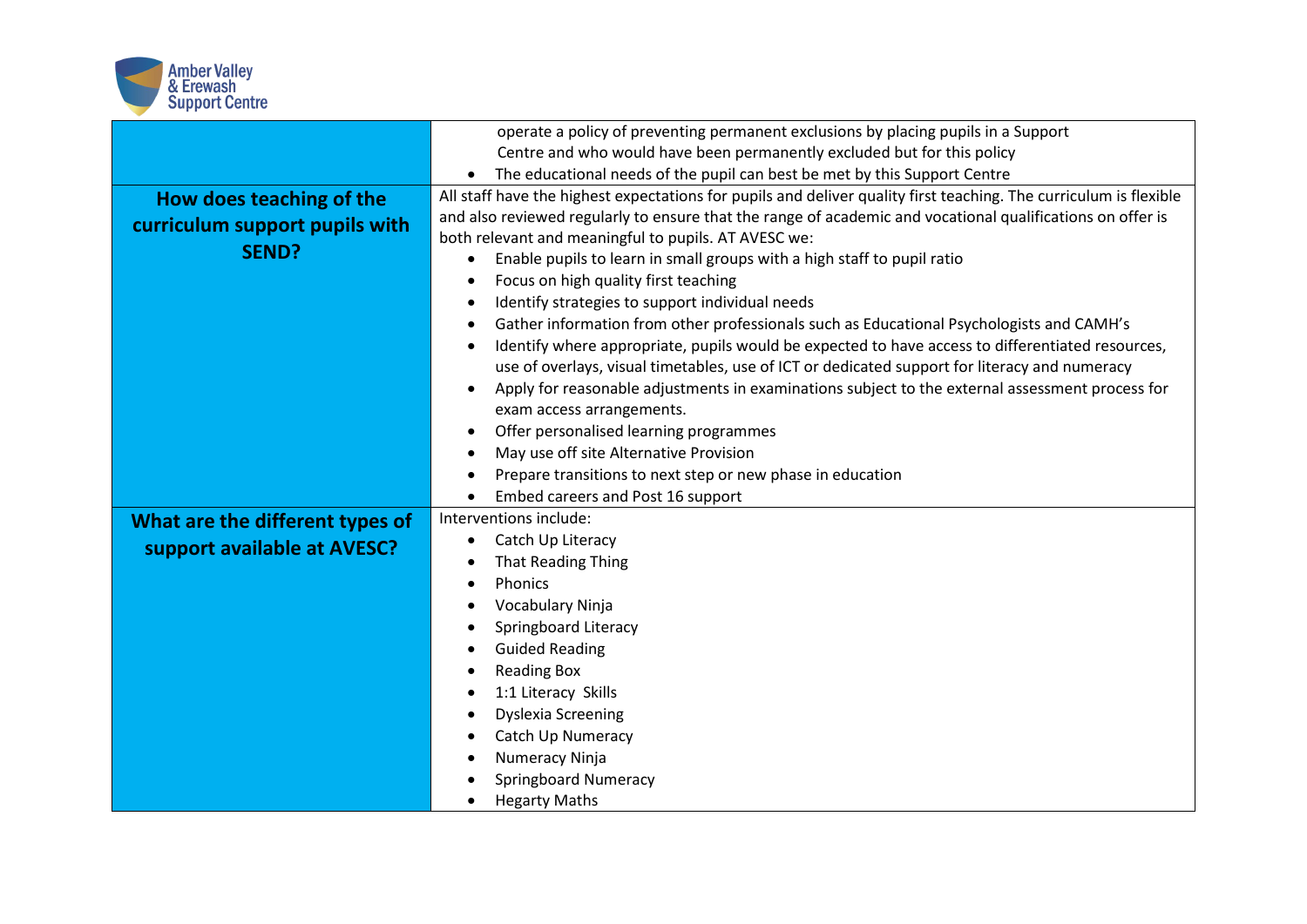

|                                | Wellbeing Questionnaire and Action Planning<br>$\bullet$                                                     |
|--------------------------------|--------------------------------------------------------------------------------------------------------------|
|                                | Sensory Audit 1:1 and Class<br>٠                                                                             |
|                                | Think For The Future: Class, small group and 1:1                                                             |
|                                | HOPE Programme 1:1 Counselling                                                                               |
|                                | Therapeutic Counselling 1:1<br>٠                                                                             |
|                                | <b>Anxiety Gremlin</b>                                                                                       |
|                                | Anger Gremlin                                                                                                |
|                                | Lego Therapy                                                                                                 |
|                                | <b>Games Therapy</b>                                                                                         |
|                                | Mindfulness, Meditation and Yoga                                                                             |
|                                | <b>Sleep Education</b>                                                                                       |
|                                | <b>Resilience Framework</b>                                                                                  |
|                                | Personal Hygiene Packs<br>٠                                                                                  |
|                                | <b>Tutor Time</b><br>٠                                                                                       |
|                                | Continuous PSHE provision personalised to pupil needs<br>٠                                                   |
|                                | Designated key worker<br>$\bullet$                                                                           |
|                                | Referrals to Talk Time, Sound Minds, Space 4U<br>$\bullet$                                                   |
|                                | Enrichment events to increase team building and friendship opportunities<br>$\bullet$                        |
| How does AVESC support pupil's | We promote a caring and supportive environment in which each individual is valued and respected. We          |
| emotional and social           | have high expectations and recognise that all pupils need the foundation of positive mental health to        |
|                                | benefit fully from all opportunities available to them. At some point, pupils may experience life challenges |
| development?                   | that can make them vulnerable, and our academy therefore plans to provide additional support and             |
|                                | intervention to help pupils develop good mental health and wellbeing. The mental health and wellbeing of     |
|                                | pupils will impact on their development, learning, achievement and experiences.                              |
|                                |                                                                                                              |
|                                | Many of our pupils come to roll with mental health concerns, either diagnosed or underlying, or with low     |
|                                | wellbeing. Our academy culture is proactive, and we welcome all opportunities to promote the importance      |
|                                | of positive emotional health and wellbeing through the formal and informal curriculum.                       |
|                                | We aim to improve mental health and wellbeing and give pupils the strategies they need to maintain a         |
|                                | positive outlook. We hope that the life skills and emotional resilience acquired in childhood and            |
|                                | adolescence will have a lasting effect moving into adulthood and help our pupils cope with challenges        |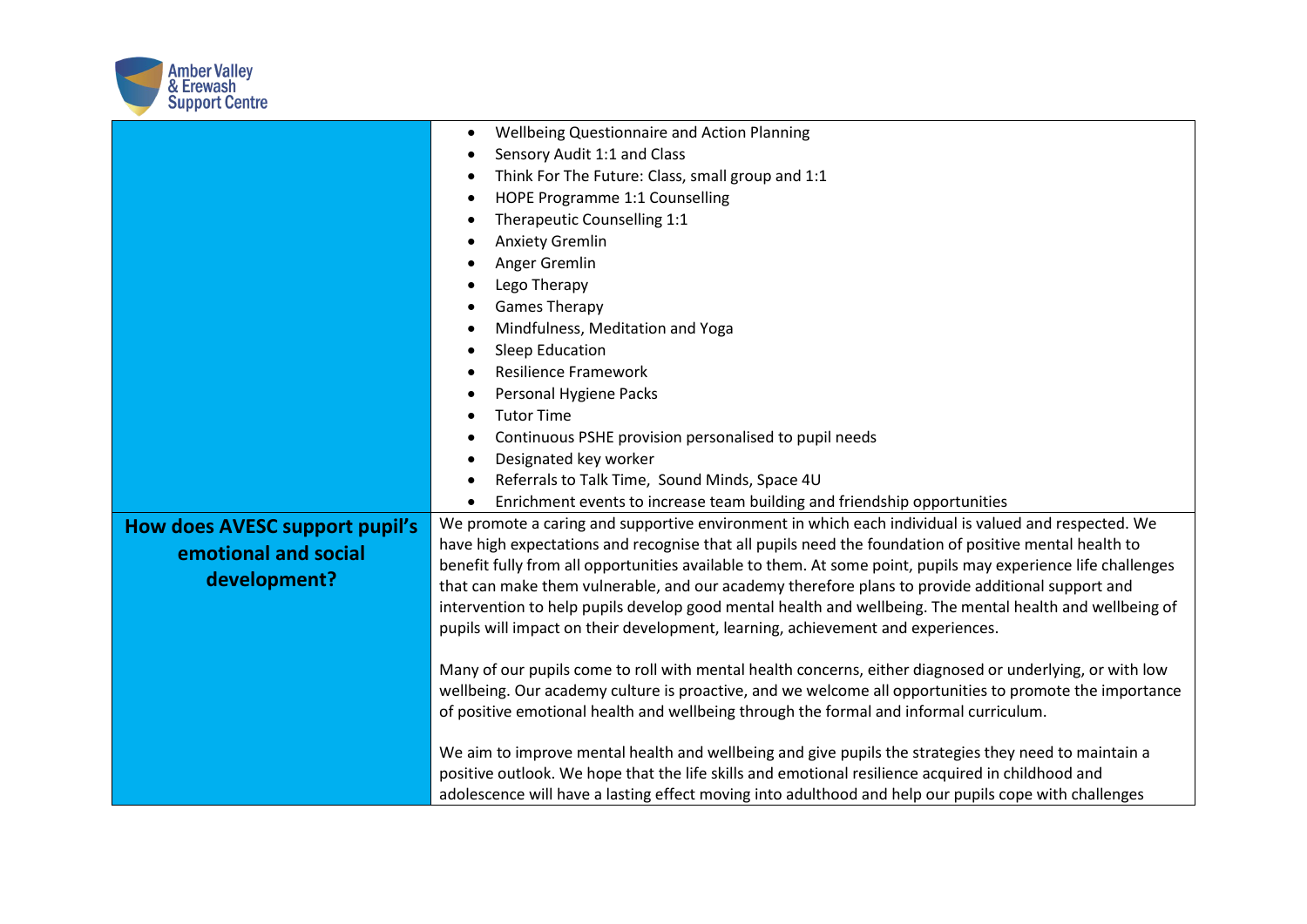

| throughout their lives. We believe that by promoting emotional health and wellbeing that pupils will be<br>happier, more confident, more motivated and that this will contribute to raising standards in our academy.<br>The emotional health of our pupils is fundamental to our philosophy, and we believe that emotional<br>healthy pupils will be able to:<br>Develop psychologically, creatively, intellectually and spiritually<br>Initiate, develop and sustain mutually satisfying personal relationships<br>Become aware of others and empathise with them<br>Have enhanced learning<br>Improve attendance |
|---------------------------------------------------------------------------------------------------------------------------------------------------------------------------------------------------------------------------------------------------------------------------------------------------------------------------------------------------------------------------------------------------------------------------------------------------------------------------------------------------------------------------------------------------------------------------------------------------------------------|
| Improve behaviour<br>Develop a sense of right and wrong                                                                                                                                                                                                                                                                                                                                                                                                                                                                                                                                                             |
| Face challenges, resolve issues and setbacks and learn from them.                                                                                                                                                                                                                                                                                                                                                                                                                                                                                                                                                   |
|                                                                                                                                                                                                                                                                                                                                                                                                                                                                                                                                                                                                                     |

| How will I know my child is<br>making progress?             | The progress of pupils with an Education, Health and Care (EHC) Plan is formally reviewed at an annual<br>review.                                                                                                                                  |
|-------------------------------------------------------------|----------------------------------------------------------------------------------------------------------------------------------------------------------------------------------------------------------------------------------------------------|
|                                                             | All pupils will have a personalised Individual Learning Plan (ILP) which will be shared with parents and<br>carers 6 times per year. A formal academy progress report will also be issued to parents/carers twice<br>throughout the academic year. |
| How will I be involved in<br>reviewing my child's progress? | Research shows that parental involvement has a significant impact on the progress that young people make<br>in school.                                                                                                                             |
|                                                             | All pupils have a keyworker who will maintain contact with home.                                                                                                                                                                                   |
|                                                             | Reviewing pupils' progress is an important part of education at AVESC. All pupils participate in setting<br>appropriate learning and behaviour targets 6 times per year.                                                                           |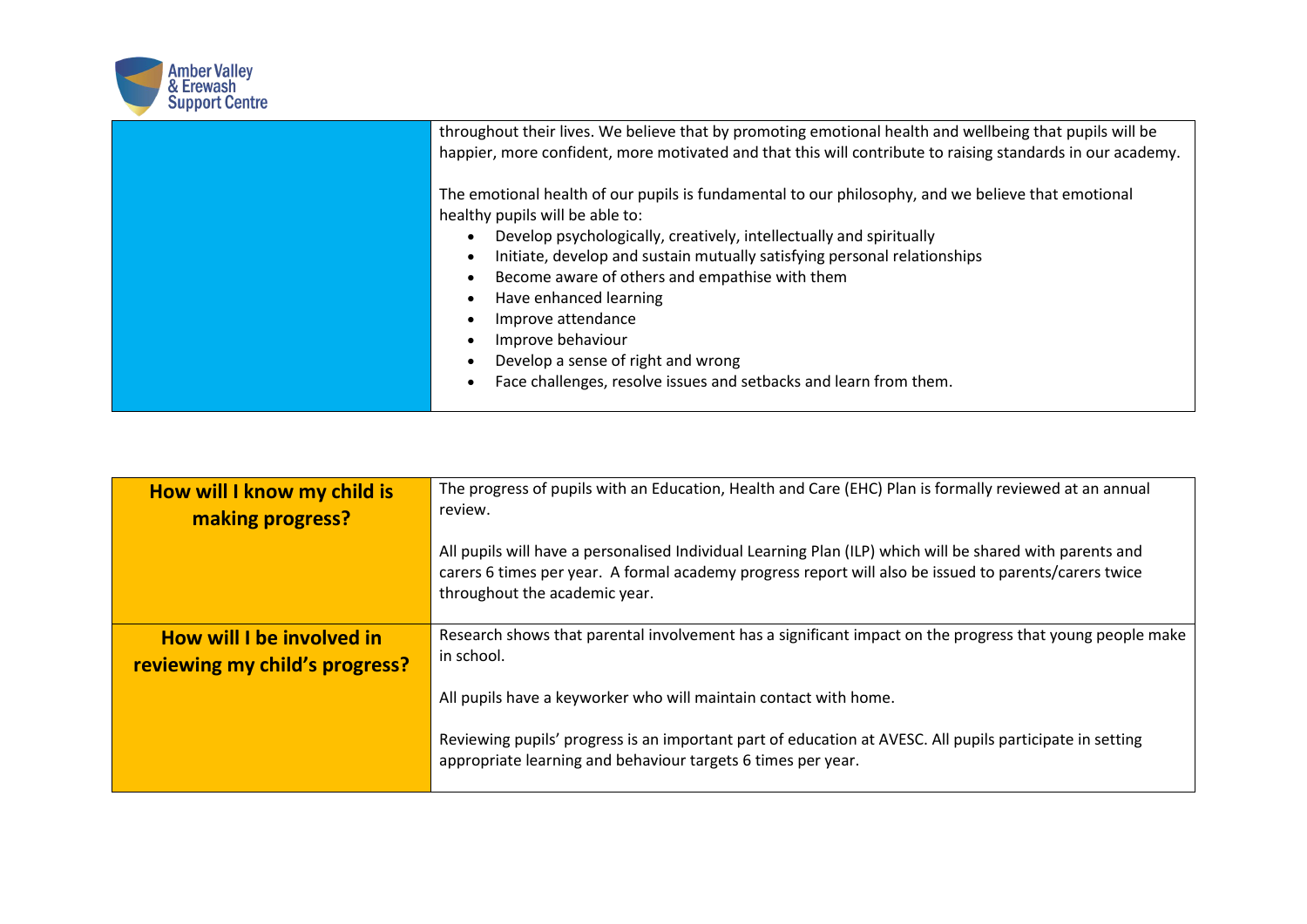

|                                                                 | There may be times when more regular contact is necessary. This could be as your child prepares for a<br>reintegration back into mainstream school, if they are undergoing statutory assessment or if there are<br>increased concerns around your child's progress or behaviour. |
|-----------------------------------------------------------------|----------------------------------------------------------------------------------------------------------------------------------------------------------------------------------------------------------------------------------------------------------------------------------|
|                                                                 | Some young people have a number of different agencies working alongside them. Where this is the case it<br>may be necessary for you to attend Team Around the Family meetings (TAFs).                                                                                            |
|                                                                 | The progress of pupils with an EHC Plan is formally reviewed at an annual review.                                                                                                                                                                                                |
| Who do I contact if I am not<br>happy with my child's progress? | If you are concerned about your child's progress or engagement in education it is important that you share<br>this with their keyworker.                                                                                                                                         |
|                                                                 | EHC plan reviews will take place periodically throughout the year. Parents are central to the planning and<br>intended outcomes of the plan.                                                                                                                                     |
|                                                                 | You do not need to wait for these meetings if there is a concern. A meeting can be arranged with specific<br>staff to discuss your concerns.                                                                                                                                     |
|                                                                 | In addition to discussing concerns with your child's keyworker, you are also able to speak directly with the<br>relevant site lead or SENDCo<br><b>SENDCo - Emma Beresford - 07775479385</b>                                                                                     |
| How will my child be supported                                  | AVESC recognises that transitions can be difficult for pupils with SEND and their families so take steps to                                                                                                                                                                      |
|                                                                 | ensure that any transitions are as smooth as possible. Support may include:                                                                                                                                                                                                      |
| through transitions?                                            | Termly meetings.<br>$\bullet$                                                                                                                                                                                                                                                    |
|                                                                 | Transition planning meeting with staff<br>٠                                                                                                                                                                                                                                      |
|                                                                 | Meetings take place between pupil and staff members on a weekly basis prior to attending new<br>$\bullet$                                                                                                                                                                        |
|                                                                 | site                                                                                                                                                                                                                                                                             |
|                                                                 | Sharing of 1 page profiles<br>$\bullet$                                                                                                                                                                                                                                          |
|                                                                 | Visit to new site with parent out of academy hours<br>٠                                                                                                                                                                                                                          |
|                                                                 | Teams meet up with peers who will be in class with / working with.                                                                                                                                                                                                               |
|                                                                 | Assessment and target data is shared<br>PSHE curriculum, including taught sessions on coping with change                                                                                                                                                                         |
|                                                                 |                                                                                                                                                                                                                                                                                  |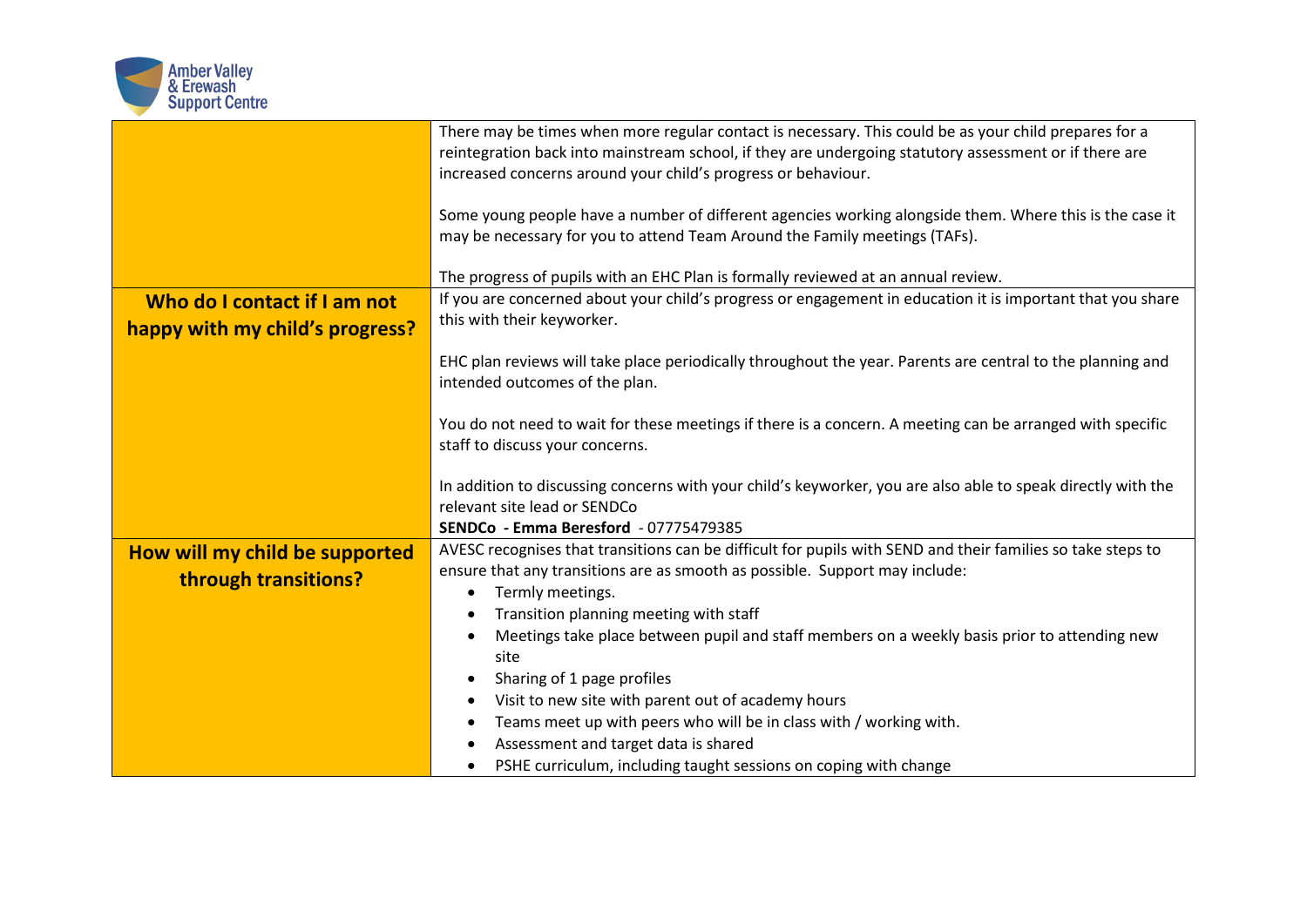

| Regular curriculum work to meet the Gatsby benchmarks.                                          |
|-------------------------------------------------------------------------------------------------|
| https://assets.publishing.service.gov.uk/government/uploads/system/uploads/attachment_data/fil_ |
| e/748474/181008 schools statutory guidance final.pdf                                            |
| ASDAN careers short course to support with Post 16 planning and transition.                     |
|                                                                                                 |

| Where can I find information                                                                  | All statutory policies can be found on the AVESC's website                                                                                                                                                                                                                                                                                                                                                                                                                                                                                           |
|-----------------------------------------------------------------------------------------------|------------------------------------------------------------------------------------------------------------------------------------------------------------------------------------------------------------------------------------------------------------------------------------------------------------------------------------------------------------------------------------------------------------------------------------------------------------------------------------------------------------------------------------------------------|
| about the academy's SEND<br>policy, or other policies?                                        | https://www.avesc.derbyshire.sch.uk/                                                                                                                                                                                                                                                                                                                                                                                                                                                                                                                 |
|                                                                                               | The academy SEND policy can be found here:                                                                                                                                                                                                                                                                                                                                                                                                                                                                                                           |
|                                                                                               | https://39ced4f8-faef-4db5-ac62-<br>055ccbd77911.filesusr.com/ugd/f72a15_0ebd460e102e4879ad18864a0277b863.pdf                                                                                                                                                                                                                                                                                                                                                                                                                                        |
|                                                                                               |                                                                                                                                                                                                                                                                                                                                                                                                                                                                                                                                                      |
| How has the academy made the<br>building and site safe and<br>welcoming for pupils with SEND? | In line with the Disability Act, reasonable adjustments can be made to support SEND pupils to access a full<br>curriculum. These include:<br>Disabled toilets<br>$\bullet$<br>Disabled parking spaces and drop off/pick up access<br>$\bullet$<br>Teaching resources and equipment used are equally accessible to all pupils<br>$\bullet$<br>Every opportunity is given for pupils with special needs to participate in extra-curricular activities.<br>$\bullet$                                                                                    |
|                                                                                               | Equality and diversity are embedded as far as possible in all areas of the curriculum and pupils are given<br>opportunities to explore prejudice and discrimination, and to positively explore differences in relation to<br>race/ethnicity, religion/belief, gender, disability etc. This is implemented through a diverse and exciting<br>curriculum, which is carefully planned and monitored. Pupils access equality and diversity learning<br>opportunities in timetabled PSHE lessons and through the schools SMSC and British Values program. |
|                                                                                               | Please see the academy's accessibility policy for more information on the academy website.                                                                                                                                                                                                                                                                                                                                                                                                                                                           |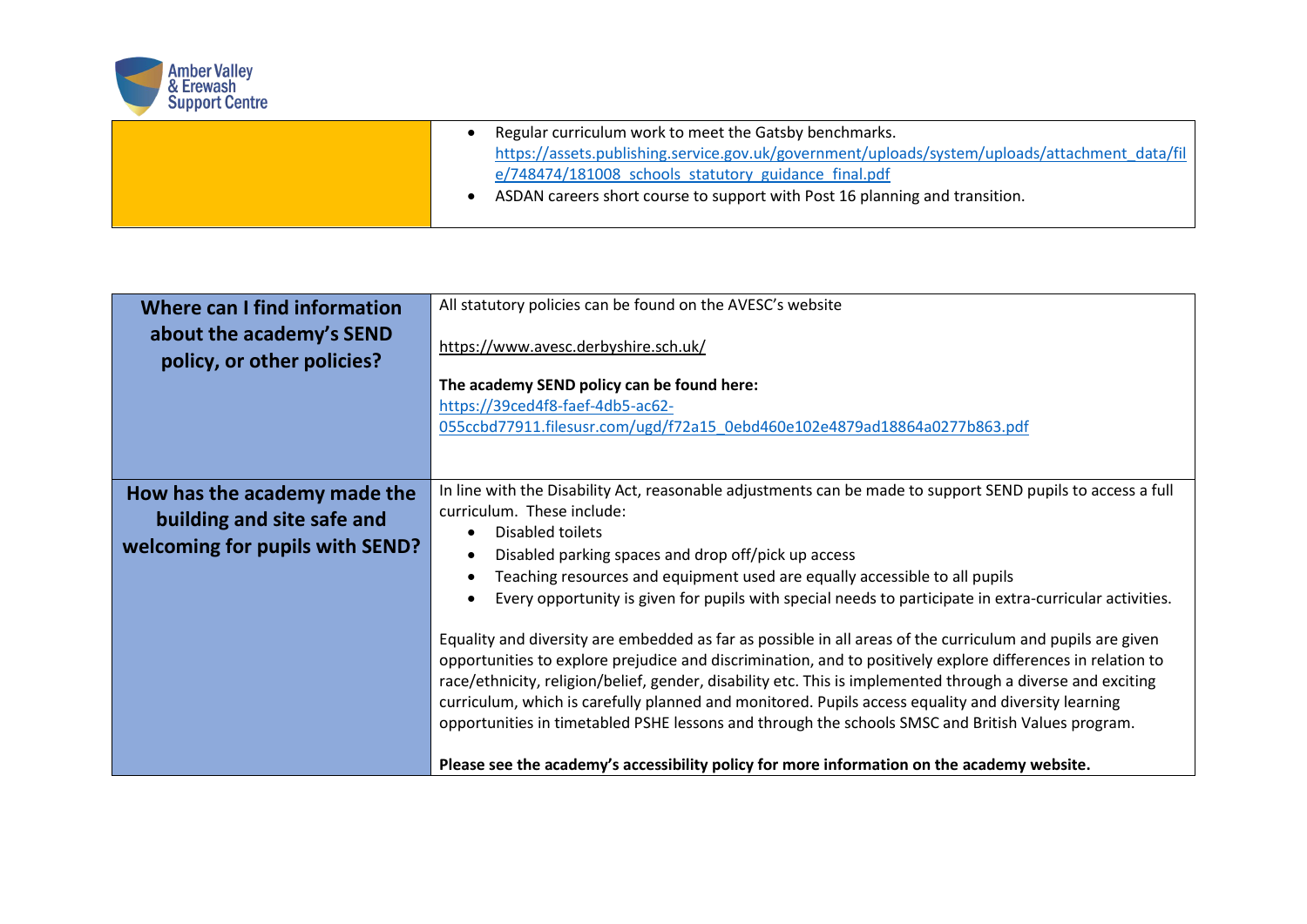

| Who do I contact if I want to find<br>out more about SEND support?            | All the pupils at AVESC have an allocated keyworker. They are the first port of call for concerns which arise<br>during your child's time at the AVESC. If you are concerned about your child's progress or engagement in<br>education, it is important that you share this with their keyworker.<br>In addition to discussing concerns with your child's keyworker, you are also able to speak directly with the<br>relevant site lead or SENDCo<br>SENCo - Emma Beresford - 07775479385 |
|-------------------------------------------------------------------------------|-------------------------------------------------------------------------------------------------------------------------------------------------------------------------------------------------------------------------------------------------------------------------------------------------------------------------------------------------------------------------------------------------------------------------------------------------------------------------------------------|
| What support do we have for<br>you as a parent/carer of a child<br>with SEND? | AVESC will work alongside parents/carers to offer support both in and outside of academy life.<br>We will meet with you as and when to discuss how you feel the support being offered to your child<br>is adequate and fulfilling their needs                                                                                                                                                                                                                                             |
|                                                                               | We will hold meetings with outside professionals where and when appropriate<br>AVESC can refer, with parents/carers consent, to the academy's Family and Student Support Team<br>(FASST)                                                                                                                                                                                                                                                                                                  |
|                                                                               | FASST can offer young people and their family solution focused support to overcome challenges and<br>hurdles. This support can be family or community based or 1:1 sessions. They understand the challenging<br>role of being a parent or carer and trying to balance supporting young people with managing the everyday<br>demands of being an adult!                                                                                                                                    |
|                                                                               | They use a holistic and flexible approach to empower families and young people to be increasingly self-<br>sufficient. We will work collaboratively with our education colleagues and those from specialist services to<br>ensure the right service at the right time.                                                                                                                                                                                                                    |
|                                                                               | They are trained to deliver HOPE, a project that delivers positive outcomes for young people that have an<br>emotional need for support.                                                                                                                                                                                                                                                                                                                                                  |
| How are staff at AVESC helped to                                              | At AVESC all staff will have ongoing professional development throughout the year. Whole staff training                                                                                                                                                                                                                                                                                                                                                                                   |
| work with pupils with SEND and                                                | allows for the opportunity to share knowledge, strategies and experiences to ensure consistency of the                                                                                                                                                                                                                                                                                                                                                                                    |
| what training do they have?                                                   | academy's approach for supporting pupils with SEND.                                                                                                                                                                                                                                                                                                                                                                                                                                       |
|                                                                               | Staff have access to SEND resources and information that provides staff with up to date information. This                                                                                                                                                                                                                                                                                                                                                                                 |
|                                                                               | includes information from external support services where appropriate.                                                                                                                                                                                                                                                                                                                                                                                                                    |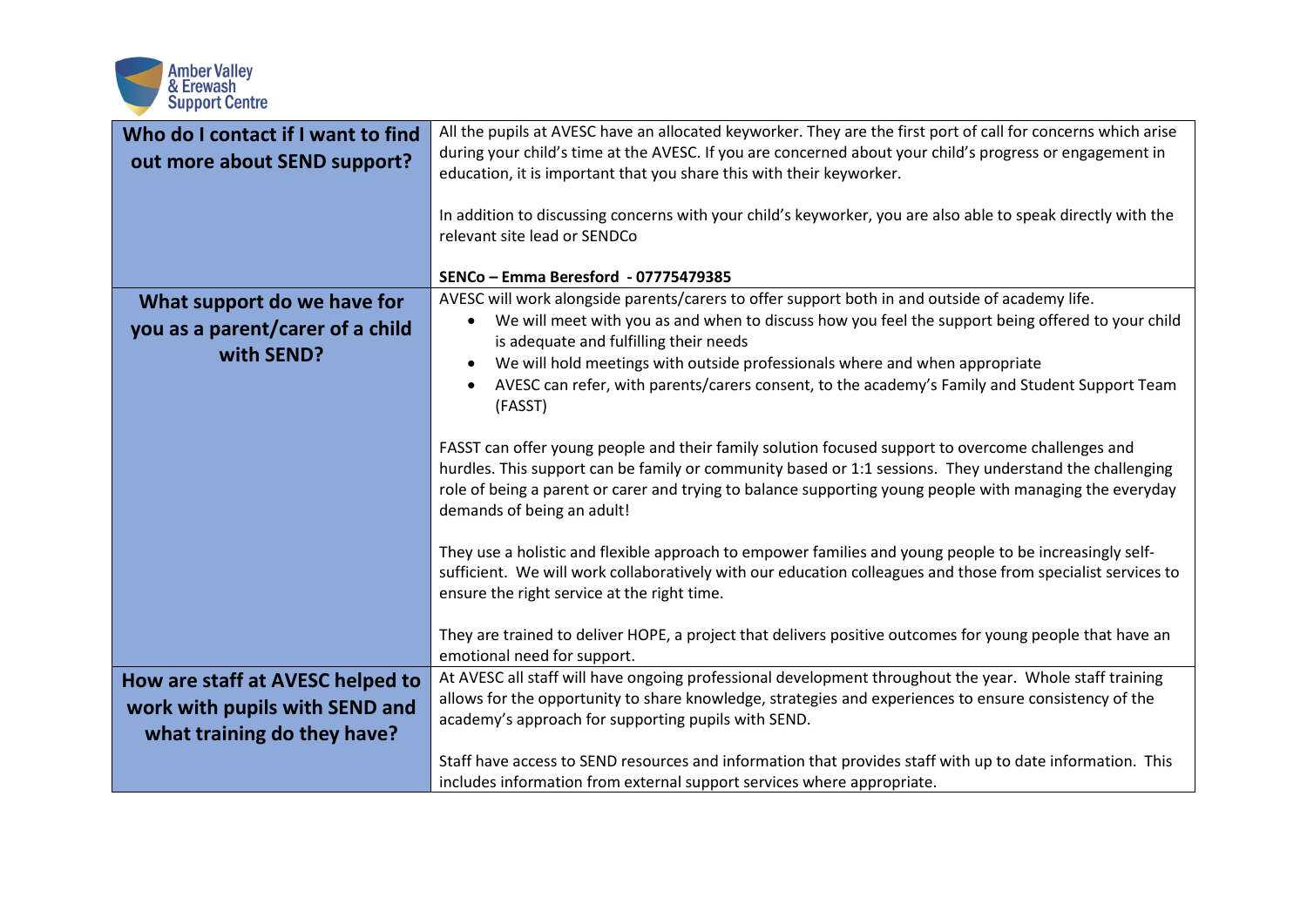

|                                 | Recent training includes:                                                                                                                                                                                                                                                                                                                                                                                                                                                                                                                                                                                                                                                                                                              |
|---------------------------------|----------------------------------------------------------------------------------------------------------------------------------------------------------------------------------------------------------------------------------------------------------------------------------------------------------------------------------------------------------------------------------------------------------------------------------------------------------------------------------------------------------------------------------------------------------------------------------------------------------------------------------------------------------------------------------------------------------------------------------------|
|                                 | Annual Safeguarding training<br>$\bullet$<br><b>Mental Health First Aid</b><br><b>Team Teach</b><br><b>First Aid</b><br><b>Mental Health Awareness</b><br><b>SEN Code of Practice</b>                                                                                                                                                                                                                                                                                                                                                                                                                                                                                                                                                  |
| <b>Evaluating Effectiveness</b> | AVESC staff will use the four-part cycle (Assess, Plan, Do, Review) through which earlier decisions and<br>actions are revisited, refined and revised with a growing understanding of the pupils' needs and of what<br>supports the pupil in making good progress and securing good outcomes. This is known as the graduated<br>approach. 6.44 Code of Practice.<br>We also monitor effectiveness through:<br>Behaviour/Attendance logs<br>$\bullet$<br>Lesson observations<br>Scrutiny of students' books and work<br>Consultation with external agencies<br>Feedback from pupils and parents/carers<br>Baseline tests and assessments to inform interventions<br>Learning walks<br>Planning scrutiny<br>Annual reviews for EHC plans |

| How will I be involved in            | AVESC is committed to working in partnership with parents and carers. We will:                                                                                            |
|--------------------------------------|---------------------------------------------------------------------------------------------------------------------------------------------------------------------------|
| planning and supporting my<br>child? | Have regard to the views, wishes and feelings of parents<br>Provide parents with the information and support necessary to enable full participation in<br>decision making |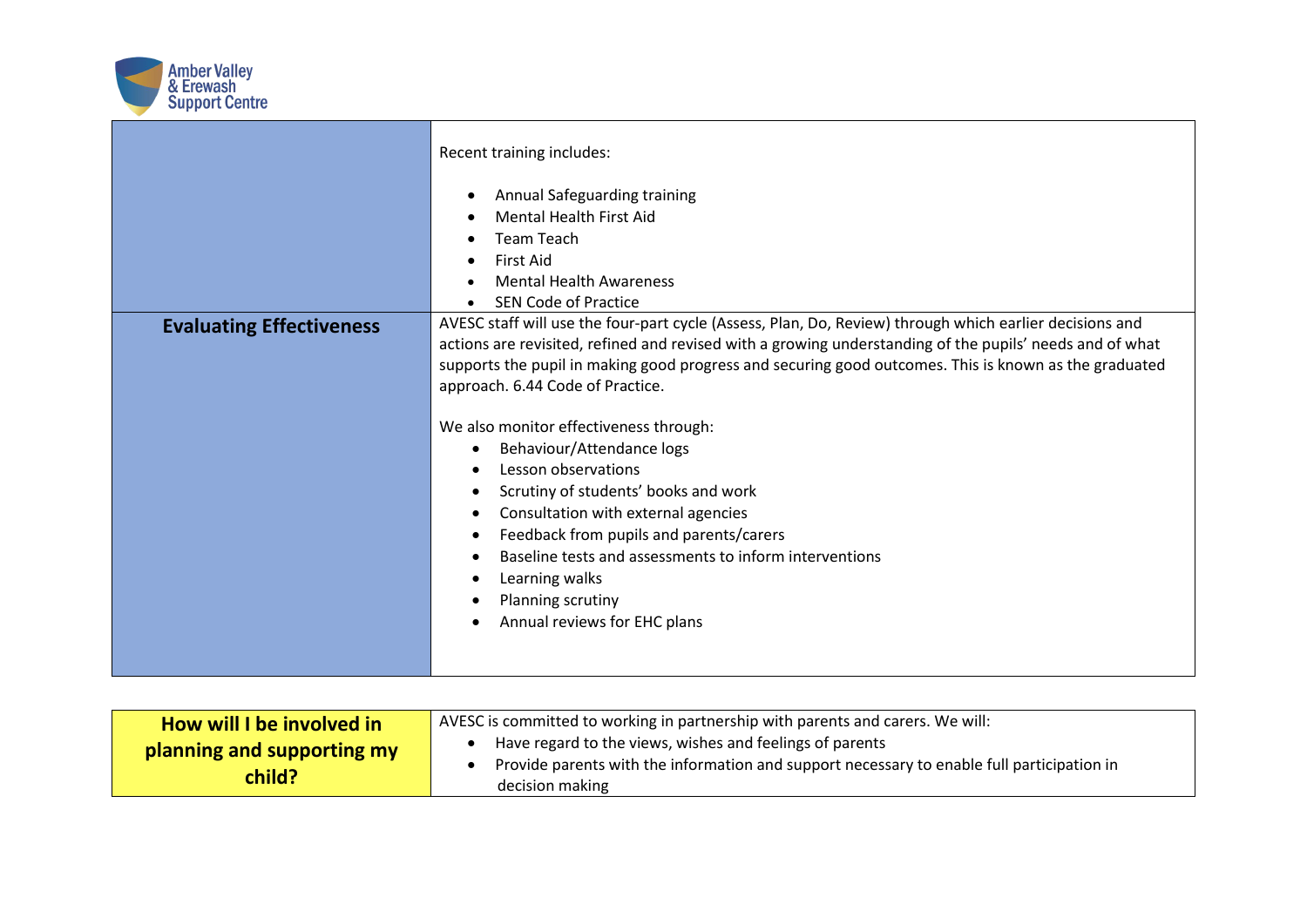

|                                                               | Support parents to facilitate the development of their child to help them achieve the<br>best possible educational and other outcomes, preparing them effectively for adulthood<br>Regularly contact parents of children and young people to share and discuss plans<br>Provide regular reports for parents on their child's progress.                                                               |
|---------------------------------------------------------------|------------------------------------------------------------------------------------------------------------------------------------------------------------------------------------------------------------------------------------------------------------------------------------------------------------------------------------------------------------------------------------------------------|
|                                                               | We encourage regular communication with parents and carers. Where and when necessary,<br>keyworkers/tutors will communicate with parents and carers as frequently as required. This may be via<br>email or telephone conversations. All parents and carers of children with SEND also have the opportunity<br>to meet and discuss individual progress and discuss any queries with staff from AVESC. |
| How will my child be involved in<br>their own learning and in | Upon admission to AVSEC pupils complete a one-page profile. This will provide information about the<br>pupils likes and dislikes and what they feel helps them learn best.                                                                                                                                                                                                                           |
| decisions about their education?                              | We value and celebrate each pupil being able to express their views on all aspects of school life.<br>This is usually carried out through regular meetings of pupils with their keyworker and through pupil voice<br>questionnaires.                                                                                                                                                                 |
|                                                               | If your child has an EHC Plan, they will be involved in reviewing their own outcomes.                                                                                                                                                                                                                                                                                                                |

| Where can I find out about other                | The local offer website from the LA has information about the services that are available.                                                                                                                                                                                                                                                                                                                                                                     |
|-------------------------------------------------|----------------------------------------------------------------------------------------------------------------------------------------------------------------------------------------------------------------------------------------------------------------------------------------------------------------------------------------------------------------------------------------------------------------------------------------------------------------|
| services for my child?                          | http://www.derbyshiresendlocaloffer.org                                                                                                                                                                                                                                                                                                                                                                                                                        |
| Who else could support your<br>child with SEND? | As part of the cycle of SEN support (assess, plan, do, review) we will consider whether we need to involve<br>other services to make sure the child's specific needs are met. Parents are always involved in any decision<br>to involve specialists.<br>Specialist support may include help from:<br><b>Educational Psychology Service</b><br><b>Education Welfare</b><br><b>CAMHS</b><br>Speech and Language and Occupational Therapy<br><b>School Health</b> |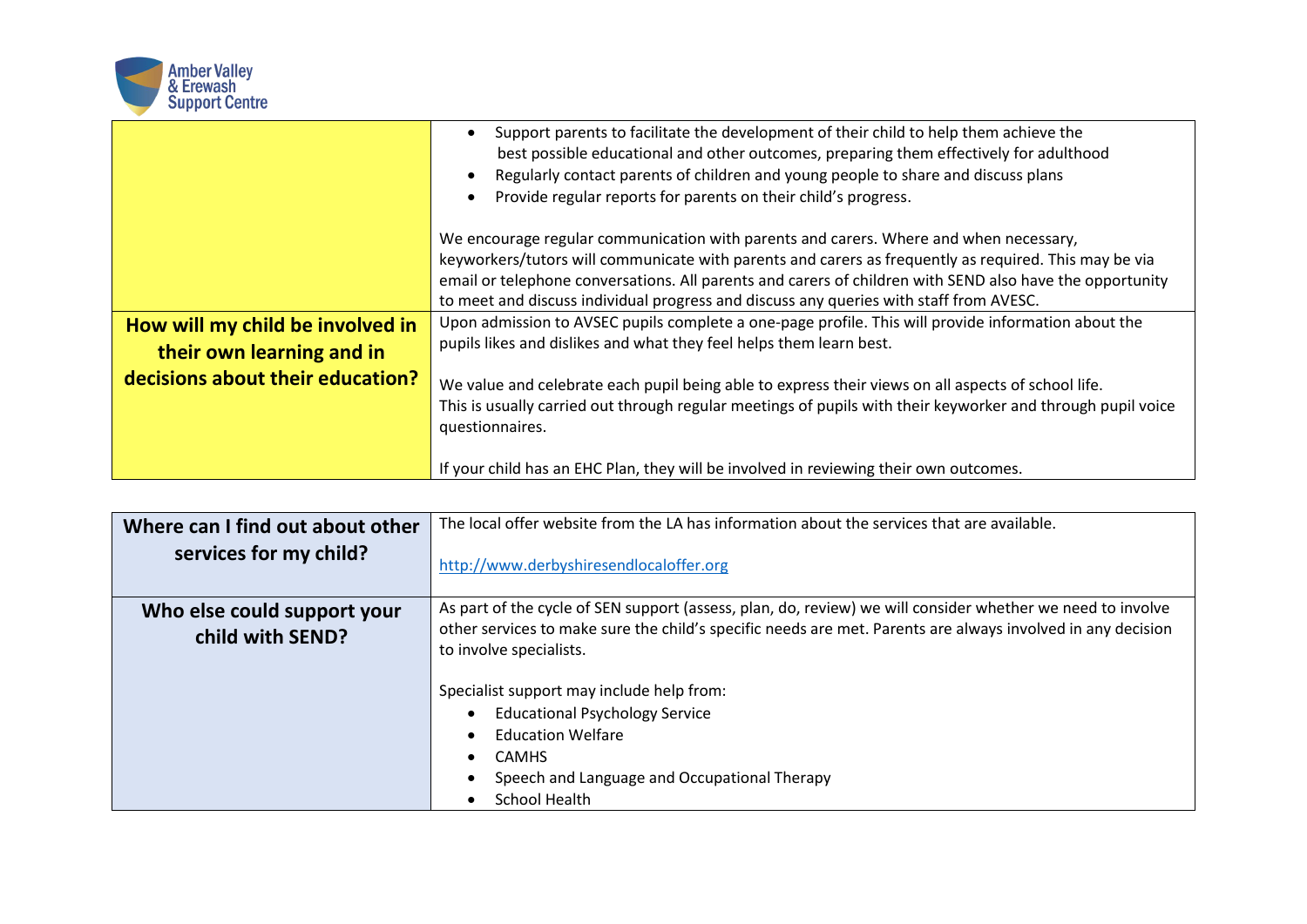

|                                | Where a child is looked after by a Local Authority, we will work closely with the other relevant               |
|--------------------------------|----------------------------------------------------------------------------------------------------------------|
|                                | professionals involved in the child's or young person's life as a consequence of being looked after.           |
| How can my services family get | Depending upon the circumstances a member of staff may be able to refer the family or provide contact          |
|                                | details for these services.                                                                                    |
| support from these?            |                                                                                                                |
|                                | Following assessment these services will usually provide advice to school if the parent/carer gives their      |
|                                | permission for the information to be shared.                                                                   |
| Who can I contact to find out  | Derbyshire Information, Advice and Support Service (DIASS) provides independent information, advice            |
|                                | and support to children and young people with special educational needs and disabilities (SEND), as well as    |
| about other support for pupils | their parents and carers.                                                                                      |
| with SEND and their families?  |                                                                                                                |
|                                | The service is impartial, confidential, and works at arm's length from the local authority. The advice is free |
|                                | and accessible to all parents of children with SEND. They also offer support for children and young people     |
|                                | with SEND.                                                                                                     |
|                                |                                                                                                                |
|                                | https://www.derbyshireiass.co.uk/home.aspx                                                                     |
|                                | Telephone: 01629 533668 Monday to Friday from 9:30am to 3pm.                                                   |
|                                | Email: ias.service@derbyshire.gov.uk                                                                           |
|                                |                                                                                                                |
| What happens if my child       | AVESC will make reasonable adjustments to provide specialist aids and equipment in accordance with             |
|                                | assessed needs. The Local Authority will provide specialist equipment such as wheelchairs when it has been     |
| needs specialist SEN           | prescribed by a relevant health service specialist.                                                            |
| equipment or other facilities? |                                                                                                                |
| How does the academy           | AVESC follows the statutory guidance for 'Supporting children with medical conditions' and has a policy        |
|                                | based around these guidelines. Included in the policy is the guidance for administrating medications           |
| support pupils with medical    |                                                                                                                |
| conditions?                    | https://www.gov.uk/government/publications/supporting-pupils-at-school-with-medical-conditions                 |